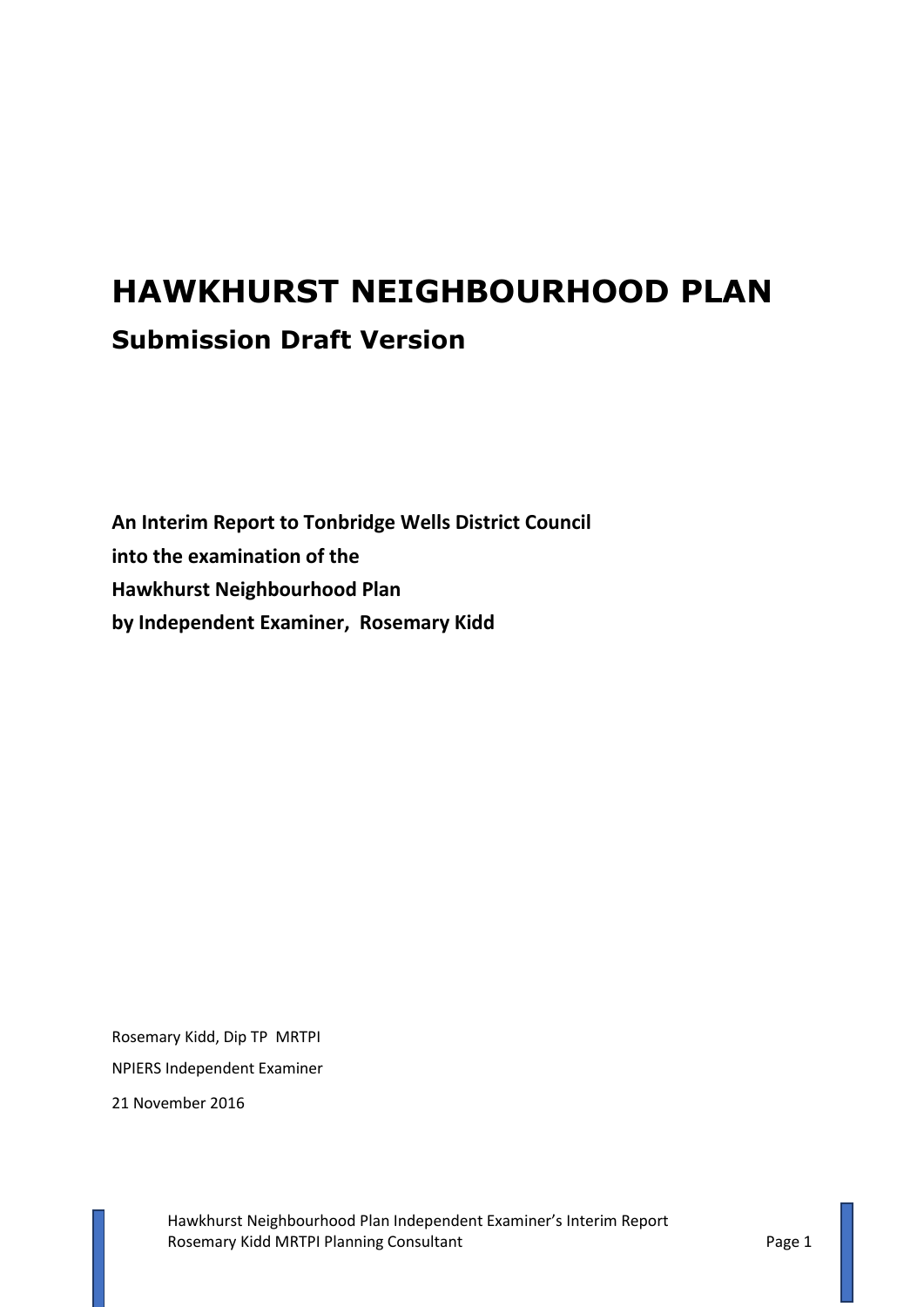## **Interim Report on Procedural Matters**

The Neighbourhood Planning Examination is required to determine whether the basic conditions have been met, among other things these include

- the making of the neighbourhood plan does not breach, and is otherwise compatible with, EU obligations; and
- the making of the neighbourhood plan is not likely to have a significant effect on a European site (as defined in the Conservation of Habitats and Species Regulations 2012) or a European offshore marine site (as defined in the Offshore Marine Conservation (Natural Habitats, &c.) Regulations 2007) (either alone or in combination with other plans or projects).

These matters should be addressed through screening assessments for Strategic Environmental Assessment and Habitats Regulations Assessments and where necessary through full SEA and/or HRA assessments. It is understood that Screening Assessments have not been undertaken for the Hawkhurst Neighbourhood Plan for either SEA of HRA.

I note that Tonbridge Wells Council is taking an approach to only undertaking SEA screening of Neighbourhood Plans that are allocating land for any purpose.

Notwithstanding the Council's view on the matter, I am required to consider the guidance in the Planning Practice Guidance which states that:

## *"How do you know if a draft neighbourhood plan might have significant environmental effects?*

*"To decide whether a draft [neighbourhood plan](http://planningguidance.communities.gov.uk/blog/guidance/neighbourhood-planning/what-is-neighbourhood-planning/) might have significant environmental effects, it must be assessed (screened) at an early stage of the plan's preparation according to the requirements set out in regulation 9 of the [Environmental](http://www.legislation.gov.uk/uksi/2004/1633/introduction/made)  [Assessment of Plans and Programmes Regulations 2004.](http://www.legislation.gov.uk/uksi/2004/1633/introduction/made) These include a requirement to consult the environmental assessment [consultation bodies.](http://planningguidance.communities.gov.uk/revisions/11/028/#paragraph_035) ......"*

Reference ID: 11-028-20150209

The guidance was revised in February 2015 to make the SEA screening a requirement. The word "should" in line 2 of this paragraph was changed to "must". Paragraph 33 was also revised to include Stage A screening.

This guidance makes it clear that **all Neighbourhood Plans** must be screened and the formal screening statement must be consulted on with the consultation bodies.

There is a similar requirement for formal screening to be undertaken of all Neighbourhood Plans for HRA in order to demonstrate that the plan will not have a significant effect on a European Habitat site in order to satisfy Regulation 32 and Schedule 2 of the Neighbourhood Planning (General) Regulations 2012 as amended.

I have read the Council's practice note on HRA for planning applications and I consider that it is not a formal screening report for the neighbourhood plan.